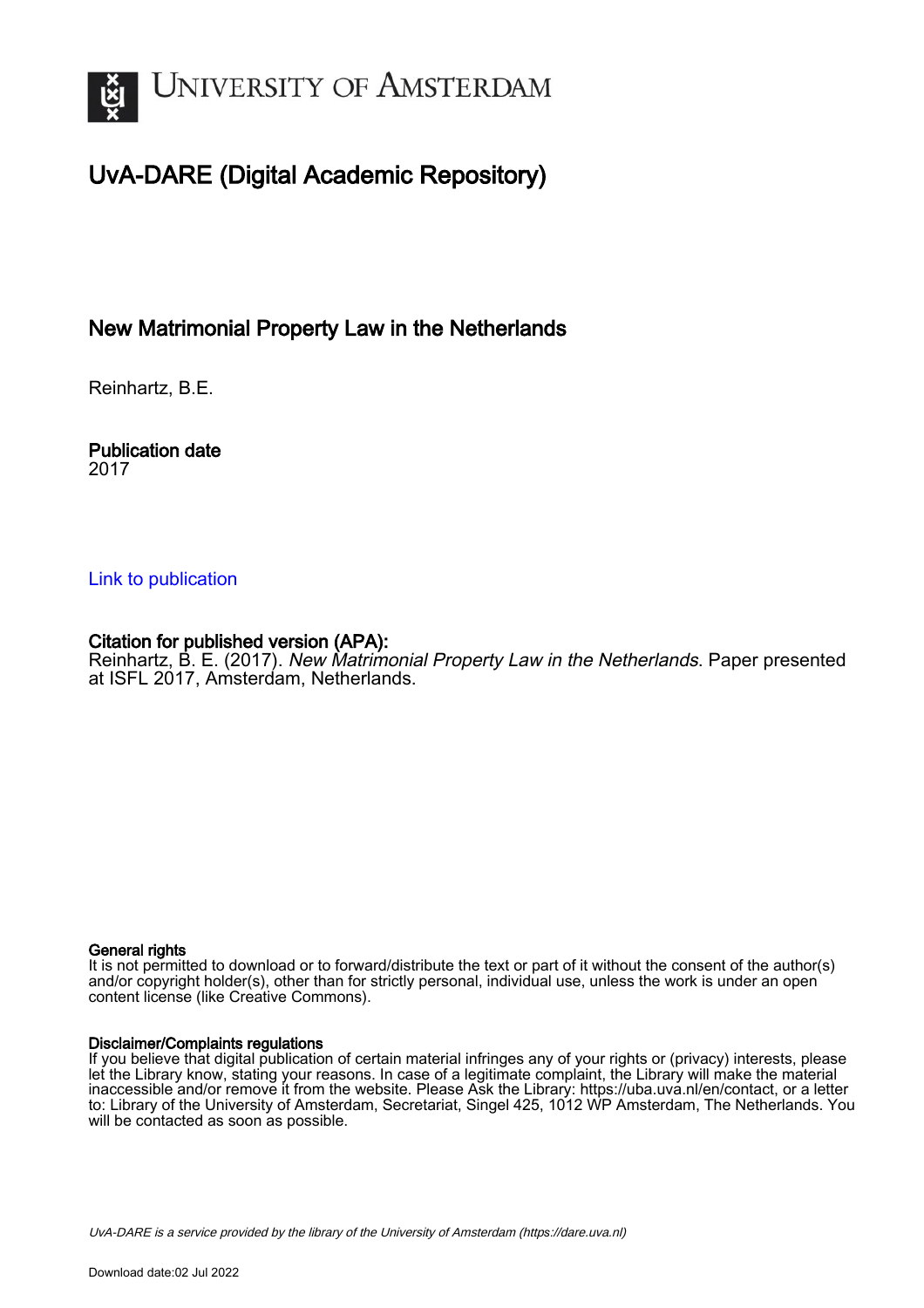#### **New Matrimonial Property Law in the Netherlands (ISFL Conference 2017, VU)**

In this paper I will present the changes of the Matrimonial Property Law in the Netherlands which will enter into force in 2018. Generally speaking, the new rules will apply to all newlywed couples (which in the Netherlands may consist of either sex, as long as it is a couple of two people) and to all registered partnerships (which in the Netherlands may also consist of either sex, as long as it is a couple of two people).

I will start with a short outline of the current system. Then I will present the changes which the new system will bring, and at the end I will discuss some problems that we have now or will encounter under the new law.

#### The current law

As you perhaps know, the Netherlands now have community property as the legal system of matrimonial property law. The community property consists of the property that the spouses acquire during the marriage. But it also consists of gifts, inherited property and the property that the spouses already owned at the beginning of the marriage. The deceased may put a clause in his will that the goods that will be inherited by one of the spouses, must remain private property. This is also the case for gifts: the donor may require that in the contract of the gift. The spouses may not break through these clauses in a marriage contract. The same rules apply to their debts.

There are some exceptions, for example pension claims. These remain private at all times and they are divided according to a different set of rules.

The current system entails that creditors – whether they are community creditors or private creditors – may claim the goods from the community property and from the private property of their debtor. Only if both spouses are debtor, then the creditor may claim all the goods of both spouses. Otherwise the private property of the other spouse is safe.

If a debt is paid out of the "wrong" property, then that property may claim the loss against the property that the debt belonged to. If it is a debt that was paid, then the claim is for the amount paid. If the money was used to pay for an investment, then the claim is for the same share of the end value as the amount that was paid, was related to the price that was paid for the item. This is the case between private properties of the spouses but also between the private property of one spouse and the community property. For example this applies when one of the spouses has inherited some property under the clause that it will remain private property, and that spouse uses this property to pay for the house of the spouses that becomes part of the community property. If the house is only in the name of that spouse, and the house was paid for more than 50% out of his private property, then the house will become private property, too. The community property then gets a claim against the private property.

The spouses can make different arrangements in marriage contracts, either before or during the marriage. In current notarial practice we see that especially in cases where the spouses have been married before or in cases that they marry quite late in life, and in cases where a business is owned by one of the spouses, marriage contracts are made. In the Netherlands about 25% of the married couples have a marriage contract, which is quite a high percentage. As marriage contracts have to be concluded by a notary, this brings quite some extra costs for those people. Often these contracts contain division of property and the clause that either each year the spouses will balance the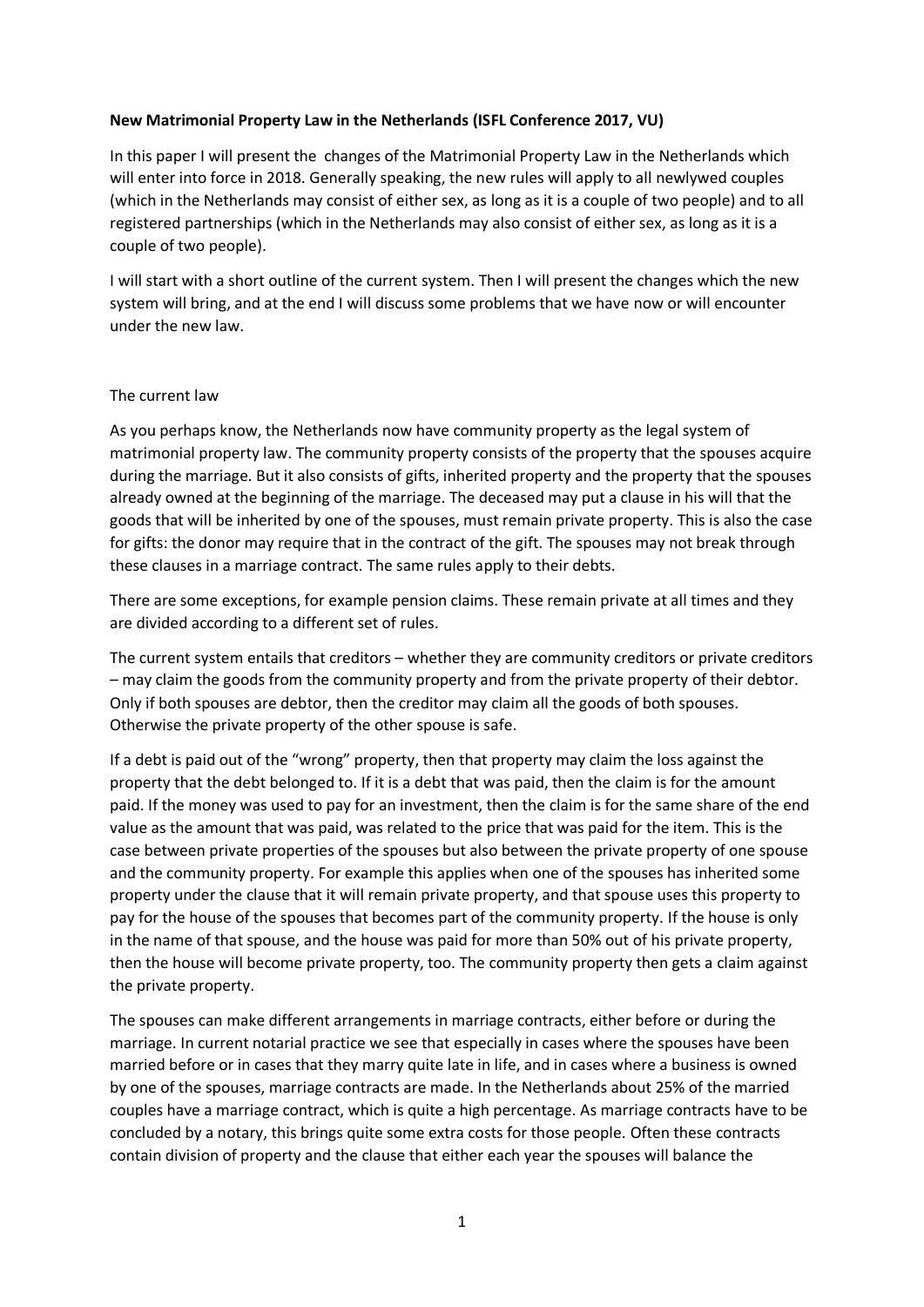proceeds that they gained in the last year, and/or that the spouses will balance their gains at the end of the marriage.

#### Reform

The last reform of matrimonial property law took place in 2012, and was based on a proposal which was published in 2003. This proposal went much further than the text that was adopted later and went into force in 2012.

In 2014 another proposal was launched, but this time not by the Ministry of Justice and Security, but by some members of the 2<sup>nd</sup> Chamber of Parliament. The proposal resembled the original proposal of 2003. This time the composition of the Cabinet and the Chambers of Parliament was more liberal than before and the proposal was adopted. It will enter into force on January 1<sup>st</sup> 2018 for those couples that will get married from that date on. The spouses can make different arrangements in marriage contracts, either before or during the marriage.

The main changes in the law are:

- the community property will only consist of the property and debts that the spouses acquire during the marriage. Therefore the property and debts of the spouses which stem from that time, will stay private. There is an exception for property and debts that the spouses had before the marriage as coowners/joint debtors. These items and debts will become part of the new community property after marriage, irrespective whether they owned the property/were liable 50% for each or not.

This also is the case for gifts and inherited property. Whether they are acquired before or during the marriage, they remain private property, with the exception mentioned before in case they were coowned.

- if one of the spouses is the owner of a business which belongs to his private property, the community property will receive a reasonable fee for the knowledge, skills and work that that spouse has invested in the business. How that is to be calculated, will be determined in case law. There is not a direct connection to the profits that the business makes. This rule is applicable in the case of a private company and in the case of a company of which the spouse is the shareholder. This rule applies to all married couples from January, 1, 2018.

- if a private creditor wants to recover his money from one of the spouses, he may claim the private property of his debtor, but he may also claim half of the community property items. The other spouse may choose to either take over those items and pay half of their value to the creditor, or the items may be sold. Half of the proceeds then go to the creditor and the other half goes to the other spouse.

## Problems solved?

It is expected that this new law may or may not solve some problems that we have with the current law. This applies in particular to

- pre-nuptial debts that the other spouse knows nothing about. This may be private debts but also study loans. It is not quite fair that these loans remain private while the proceeds that are gained during the marriage because the spouse can get a better job because of his education, become community property.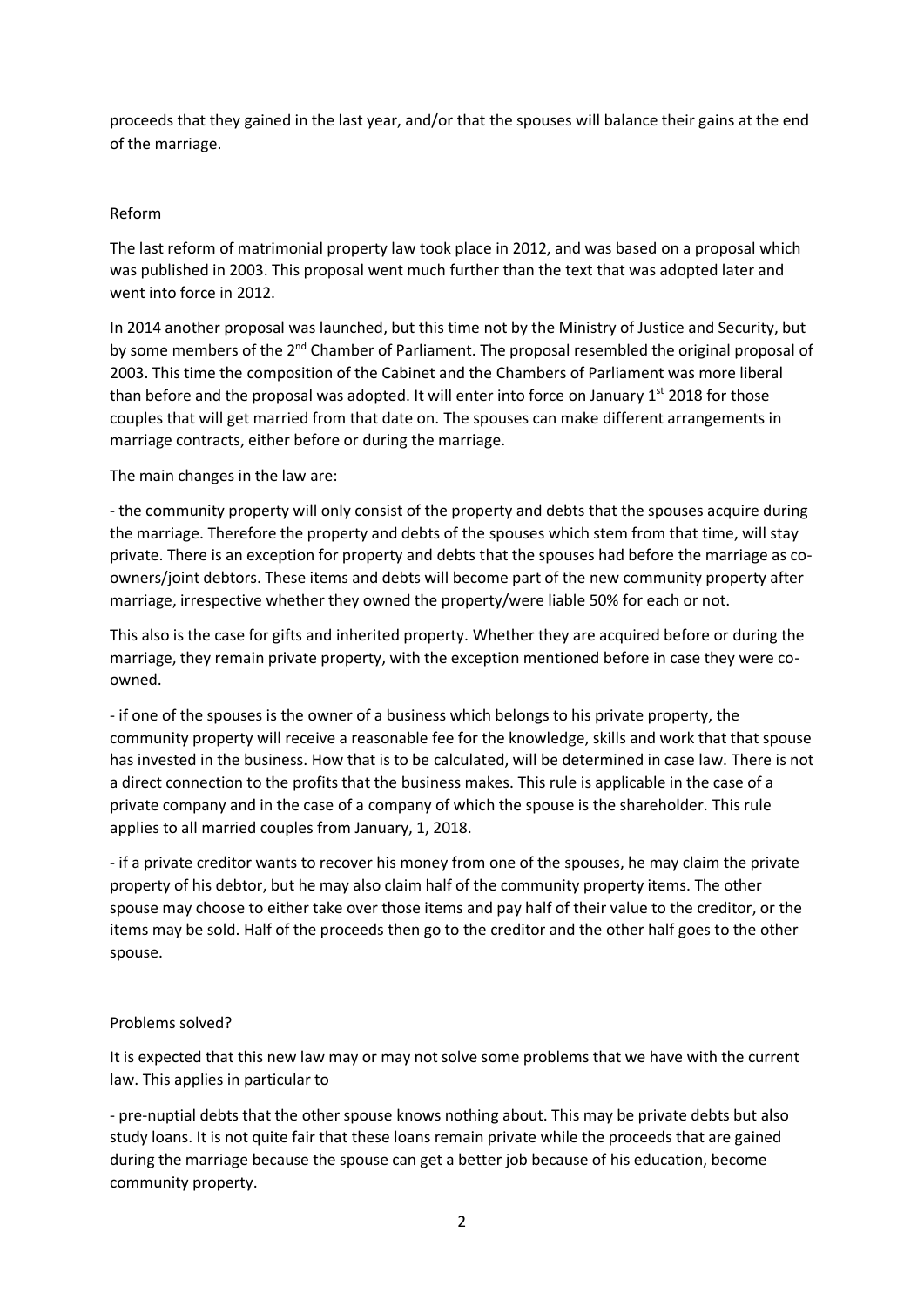- gifts and inherited property from abroad where the donor or the deceased expected that the property that is transferred to the spouse, becomes private property of that spouse. According to current law these gifts and inherited property become part of the community property unless stated differently by the donor or the deceased. If that person is not familiar with the current Dutch legislation, he will forget to state that the property must become private property and then the property will not become private property like he – probably – intended.

- the problem that this system only works if the spouses keep close records of their private property. If they do not do that and funds from their private property are used to pay for debts which belong to the community property, then the case law is divided on the question whether the spouse may reclaim that money from the community property. The problem arises in particular if the private property – for example an inheritance – was used to pay for services that the spouses would otherwise not have bought, for example an expensive cruise.

If they use private funds to pay for goods, then these goods will only become private property if the amount that is paid for them, stems from the private property for more than 50%. If there are no records left to show how the goods were paid for, then the goods are considered to be part of the community property. It is very important that the spouses are well informed about this and act accordingly. Otherwise they remain in perfect bliss that all the ante-nuptial property, the inherited property and the gifts remain private, but if they cannot prove this, then it will all fall in the community property. It still remains a question who will tell the spouses that they have to make a list of their private property and what they do with it, as they will not see a notary before their marriage. The person from the council who comes along for a cup of coffee before the marriage, mostly talks about family matters to get some nice stories that he can mention during the wedding ceremony. Usually he is not a trained lawyer, so you cannot blame him for not informing the spouses in depth on these legal matters.

If immovables are acquired by one of the spouses, then the notary should mention in the deed who becomes owner of that property. The question is how much research a notary must do in order to ascertain the claim of the spouses concerning the source of the money that they use to pay for the property. He may not just write down what the spouses tell him. The problem is not new but it will become bigger because the spouses will have much more private property than before.

#### Final remarks

The idea behind the new law is a sound one: only the property which the spouses have acquired during the marriage, must become community property. But some of us are somewhat concerned about the practical consequences of the new legislation.

Prof. Dr. B.E. Reinhartz [b.e.reinhartz@uva.nl](mailto:b.e.reinhartz@uva.nl)